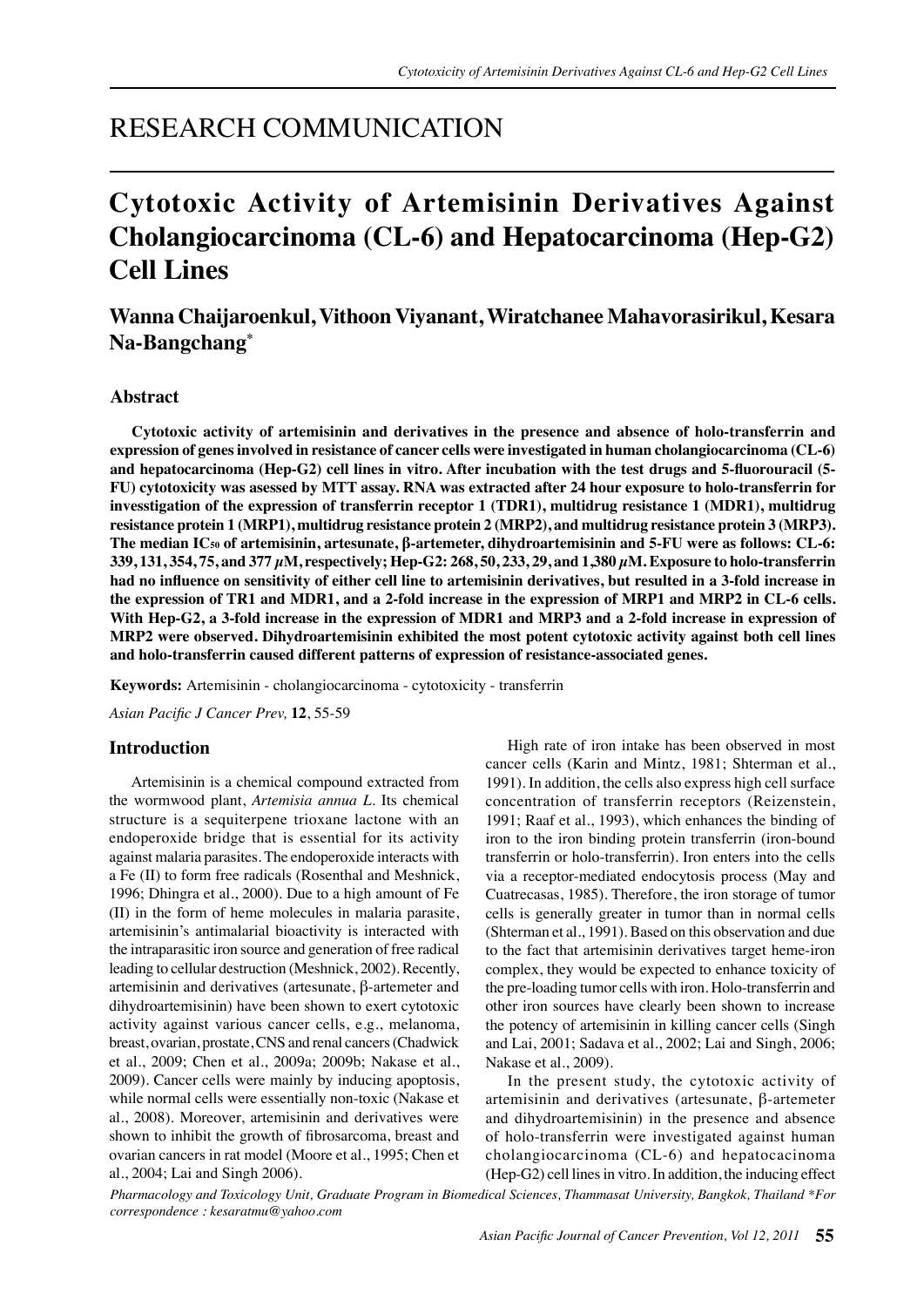#### *Wanna Chaijaroenkul et al*

of these compounds on the expression of genes involved in resistance of cancer cells to chemotherapeutics were also investigated.

# **Materials and Methods**

#### *Cell lines*

The human cholangiocarcinoma (CL-6) and hepatocarcinoma (Hep-G2) cell lines were used in the study. CL-6 cell line was established and kindly provided by Associate Professor Dr. Adisak Wongkajornsilp, Department of Pharmacology, Faculty of Medicine (Siriraj Hospital), Mahidol University, and was maintained in culture at the Pharmacology and Toxicology Unit, Graduate Program in Biomedical Sciences, Thammasat University, in Ham's F12 medium containing 100 U/mL penicillin and 100 μg/mL streptomycin with 10% fetal bovine serum. Hep-G2 cell line was purchased from the Cell Line Service Co. Ltd. (Germany) and was maintained in DMEM: Ham's F12 medium supplemented with 2 mM L-glutamine, 10% fetal bovine serum and 100 IU/ml penstrep. All cell lines were maintained in an atmosphere of 50 mL/L CO2 at 37°C.

#### *Drug solutions*

Standard powder of artemisinin, artesunate, β-artemeter and dihydroartemisinin were kindly provided by Dafra Pharma, Belgium. 5-Fluorouracil (5-FU) and holo-transferrin were purchased from MP Biomedicals (France) and Sigma (USA), respectively. Stock solutions of all drugs were prepared at the concentration of 10 mM in 50% ethanol. Holo-transferrin was prepared at a stock concentration of 12 μM in sterile water, and diluted to obtain final concentration of 1 μM. A series of serial dilutions of each drug was prepared to allow for the determination of IC50 value (drug concentration which produces 50% cell growth inhibition) of the individual drug. The final concentrations of artemisinin, artesunate, β-artemeter and dihydroartemisinin were 1000, 500, 250, 125, 62.5, 31.25, 15.625 and 7.8125 μM, whereas the final concentrations for 5-FU were 2000, 1000, 500, 250, 125, 62.5, 31.25 and 15.625 μM.

#### *Cytotoxicity assay*

The sensitivity of the two cell lines to artemisinin, artesunate, dihydroartemisinin, ß-artemter and 5-FU, in the presence and absence of holo-transferrin was determined by MTT assay with modification (Futaki et al., 2004). Briefly, cell suspension at density of  $1 \times$ 104 cells/well was added to each well of 96-well flatbottomed microtiter plate and the plate was incubated at 37°C for 24 h in a humidified 50 mL/L CO2 atmosphere. After incubation, medium with or without 1 μM of holotransferrin was added in each well and the plate was further incubated at 37°C for 4 h. Culture medium was thereafter carefully removed, and the medium containing test drugs or complete medium (untreated control) was distributed in each well. Following an incubation at 37°C for an additional 48 h, 10 μl of MTT [3-(4,5-Dimethylthiazol-2 yl)-2,5-diphenyltetrazolium bromide] solution (5 mg/mL) was added to each culture well. The culture was further

incubated at 37°C for an additional 2 h in a humidified 50 mL/L CO2 atmosphere. Absorbance was measured at 570 nm using a microplate reader (Varioscan Flash, Thermo, Finland). Concentration-response analysis was performed using Calcusyn<sup>TM</sup> version 1.1 (Biosoft Software, UK) to calculate the IC50 values. Three separate experiments, triplicate each, were performed for each drug against each cell line. Relative potency of each test drug was determined from the ratio of median IC<sub>50</sub> value of test drug and 5-FU.

# *Expression of resistance genes following holo-transferrin exposure*

Expression of transferrin receptor 1 (TDR1) and the genes that would be involved in resistance of cancer cells to chemotherapeutics (multidrug resistance 1: MDR1, multidrug resistance protein 1: MRP1, multidrug resistance protein 2: MRP2; and multidrug resistance protein 3: MRP3) was investigated in the presence (4 and 24 hour exposure) and absence of exposure of CL-6 and Hep-G2 cell lines to holo-transferrin. RNA extraction was extracted from both cell lines by using RNeasy mini Kit (QIAGEN). cDNA was synthesized by Superscript<sup>TM</sup> III First-Strand Synthesis (Invitrogen, USA). Gene expression was determined by SYBR Green I real-time PCR (iCycler, Bio-Rad, USA) using the default thermocycler program for all genes: 10 minutes of preincubation at 95°C followed by 40 cycles for 15 seconds at 95°C and one minute at 60°C. The oligonucleotide primers used are shown in Table 1. Individual real-time PCR reaction was carried out in 25 μl volume in a 96-well plate containing  $1 \times$  buffer (10 $\times$ ), 3.5 mM MgCl<sub>2</sub>, 200  $\mu$ M dNTPs, 1 μM of sense and antisense primers and 12.5 μl of PlatinumTM PCR SuperMix (Invitrogen, USA).

Results were analyzed by a comparative Ct method based on the assumption that the target (TR1, MDR1, MRP1, MRP2 and MRP3) and reference (Glyceraldehyde-3- phosphate) genes were amplified with the same efficiency within an appropriate range of cDNA concentrations. The ΔΔCt calculation for the relative quantification of target was as follow:  $\Delta \Delta \text{C}_1$  = (Ct, target gene – Ct,  $GAPDH$ ) $\gamma$  – (Ct, target gene – Ct, GAPDH)y, where  $\chi$  is sample and y is cell line without holo-trnasferrin (baseline). Result for each sample was

**Table 1. Primer Sequences for Investigation of Gene Expression** 

| Primer Name | Sequence $(5^{\prime}$ -3') |
|-------------|-----------------------------|
| TR1-F       | CTGCACCAGGCTCTATCCTAG       |
| TR 1-R      | GTACCTAACTCTGCACAGGTG       |
| GAPDH-F     | CAACAGCCTCAAGATCATCAGC      |
| GAPDH-R     | TTCTAGACGGCAGGTCAGGTC       |
| MDR1-F      | GTCTTTGGTGCCATGGCCGT        |
| MDR1-R      | ATGTCCGGTCGGGTGGGATA        |
| MRP1-F      | CTGACAAGCTAGACCATGAATGT     |
| MRP1-R      | CCTTTGTCCAAGACGATCACCC      |
| MRP2-F      | GCCAGATTGGCCCAGCAAA         |
| MRP2-R      | AATCTGACCACCGGCAGCCT        |
| MRP3-F      | GGGACCCTGCGCATGAACCTG       |
| MRP3-R      | TAGGCAAGTCCAGCATCTCTGG      |

TR, transferrin; GAPDH, glyceraldehyde-3-phosphate; MDR, multidrug-resistance; MRP, multidrug-resistance protein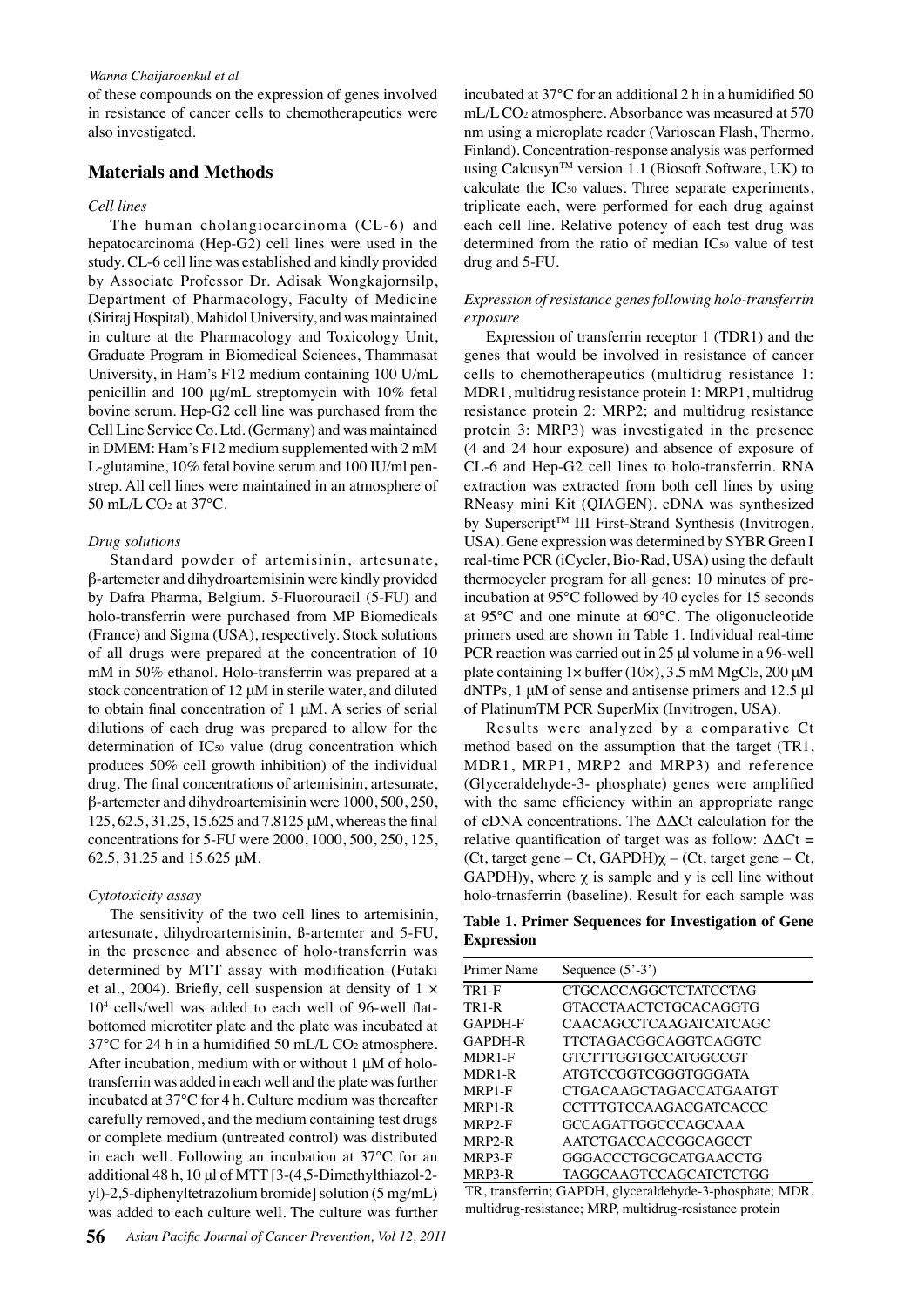| Table 2. The Median IC <sub>50</sub> (Range) and Relative Potency Values of Artemisinin, Artesunate, β-artemter, |  |
|------------------------------------------------------------------------------------------------------------------|--|
| Dihydroartemisinin and 5-FU Against CL-6, Hep-G2 and HEp-2 Cell Lines, in the Presence and Absence of            |  |
| Holo-transferrin                                                                                                 |  |

| Drug                                  | Median IC <sub>50</sub> (range: µM) and (relative potency) |                     |  |  |  |
|---------------------------------------|------------------------------------------------------------|---------------------|--|--|--|
|                                       | $CL-6$                                                     | $Hep-G2$            |  |  |  |
| Artemisinin                           | $339(251-427)(1.1)$                                        | $268(167-369)(1.4)$ |  |  |  |
| Artemisinin + holo-transferrin        | $458(292-624)(0.8)$                                        | $258(148-368)(1.5)$ |  |  |  |
| Artesunate                            | $131(68-194)(2.9)$                                         | $50(41-59)(7.6)$    |  |  |  |
| Artesunate + holo-transferrin         | $112(66-158)(3.4)$                                         | $46(45-47)(8.3)$    |  |  |  |
| $\beta$ -Artemeter                    | 354 (196-512) (1.1)                                        | $233(55-411)(1.6)$  |  |  |  |
| $\beta$ -Artemeter + holo-transferrin | 294 (199-389) (1.3)                                        | $260(63-457)(1.5)$  |  |  |  |
| Dihydroartemisinin                    | $75(57-93)(5.0)$                                           | $29(5-53)(13.0)$    |  |  |  |
| Dihydroartemisinin + holo-transferrin | $75(64-86)(5.0)$                                           | $32(14-50)(12.0)$   |  |  |  |
| $5-FU$                                | $377(222-532)(1.0)$                                        | 380 (217-543) (1.0) |  |  |  |

\* Relative potency: the ratio of median IC50 value of test drug and 5-FU

expressed as an N-fold change in  $\chi$  target gene expression normalized to GAPDH, relative to the gene expression in cell line with non-exposure to holo-trnasferrin as follow: amount of target =  $2$ <sup>- $\Delta \Delta$ Ct</sup>. A minimum of two experiments was carried out for each gene and each sample. In each experiment, each individual sample was run in duplicate wells and the Ct of each well was recorded at the end of the reaction.

### *Statistical analysis*

The median (range) of IC<sub>50</sub> including relative potency values for all drugs against the two cell lines, in the presence or absence of holo-transferrin were compared using Mann-Whitney U-test for data not conforming to normal distribution (SPSS version 12). Statistical significance level was set at  $\alpha = 0.05$ .

# **Results**

*Cytotoxic effect of artemisinin and derivatives in the presence and absence of holo-transferrin exposure* 

Cytotoxic effects of artemisinin derivatives in the presence and absence of holo-transferrin exposure were similar in both cell lines. Both cell lines were markedly less sensitive to 5-FU compared with artemisinin derivatives, with IC<sub>50</sub> values ranging from 377-380 μM (Table 2). In the absence of holo-transfferin exposure, the median IC50 (range) values of artemisinin, artesunate, β-artemeter, dihydroartemisinin and 5-FU for CL-6 and Hep-G2 cell lines were as follows: CL-6: 339 (251- 427), 131 (68-194'), 354 (196-512), 75 (57-93) and 377 (222-532) µM; Hep-G2: 268 (167-369), 50 (41-59), 233 (55-411), 29 (5-53) and 380 (217-543)  $\mu$ M. The order of relative potencies for cytotoxic activities of artemisinin and derivatives against CL-6 and Hep-G2 were: dihydroartemisinin > artesunate >  $\beta$ -artemeter > artemisinin (Table 2). The relative potencies of the most potent derivative dihydroartemisinin against Hep-G2 and CL6 cell lines were 13.0, and 5.0, respectively. The activities of artemisinin derivatives against CL-6 was about 3-4 fold lower than Hep-G2 cell line. In the presence of holo-transferrin exposure, the median (range) values of artemisinin, artesunate, β-artemter and dihydroartemisinin for CL-6 and Hep-G2 cell lines were: CL-6: 458 (292- 624), 112 (66-158), 294 (199-389) and 75 (64-86) μM; **Table 3. Expression of TR1, MDR1, MRP1, MRP2 and MRP3 Genes When Exposed to Holo-transferrin; Data are Expressed as Baseline Comparison 91 Gene Copy Number)**

|             | Fold-change of gene expression |      |      |                  | 100.0 |      |
|-------------|--------------------------------|------|------|------------------|-------|------|
|             | TR1                            | MDR1 | MRP1 | MRP <sub>2</sub> | MRP3  |      |
| $CL-6-0h$   |                                |      |      |                  |       |      |
| (baseline)  |                                |      |      |                  |       |      |
| CL-6-4h     | 2                              | 2    |      |                  |       | 75.0 |
| CL-6-24h    | 3                              | 3    |      |                  |       |      |
| $HepG2-0h$  |                                |      |      |                  |       |      |
| (base line) |                                |      |      |                  |       |      |
| HepG2-4h    |                                |      |      |                  |       | 50.0 |
| HepG2-24h   |                                | 3    |      |                  |       |      |

Hep-G2; 258 (148-368), 46 (45-47), 260 (63-457) and 32 25.0 (14-50) μM (Table 2).

 $\theta$ *Expression of resistance genes following exposure to holo-transferrin*

For CL-6 cell lines following a 24-hour exposure to holo-transfeerin, a 3-fold increase in the expression of TR1 and MDR1 and a 2-fold increase in the expression of MRP1 and MRP2 were observed. There was no change in the expression of MRP3 gene. For Hep-G2 cell lines, a 3-fold increase in the expression of MDR1 and MRP3 and a 2-fold increase in the expression of MRP2 were observed. No change in the expression of TDR1 and MRP1 genes was found.

# **Discussion**

The present study investigated in vitro cytotoxic activity of artemisinin and derivatives against CL-6 and Hep-G2 cell lines in comparison with the standard anticancer drug 5-FU. The relatively high IC<sub>50</sub> value of 5-FU observed with CL-6 cell line is in agreement with what was previously reported in cholangiocarcinoma cell lines obtained from Thai patients, where its mean IC50 values against KKU-100 and KKU-M156 cell lines were 1,018 and 144 μM, respectively (Tepsiri et al., 2005). The IC<sub>50</sub> value of 5-FU in cholangiocarcinoma cell lines is considered markedly high when compared with other cancer cell lines including colon carcinoma -- HCC-48 and COLO20 cell lines (8.6 and 16 μM, respectively)

**20.3 6.3 10.1**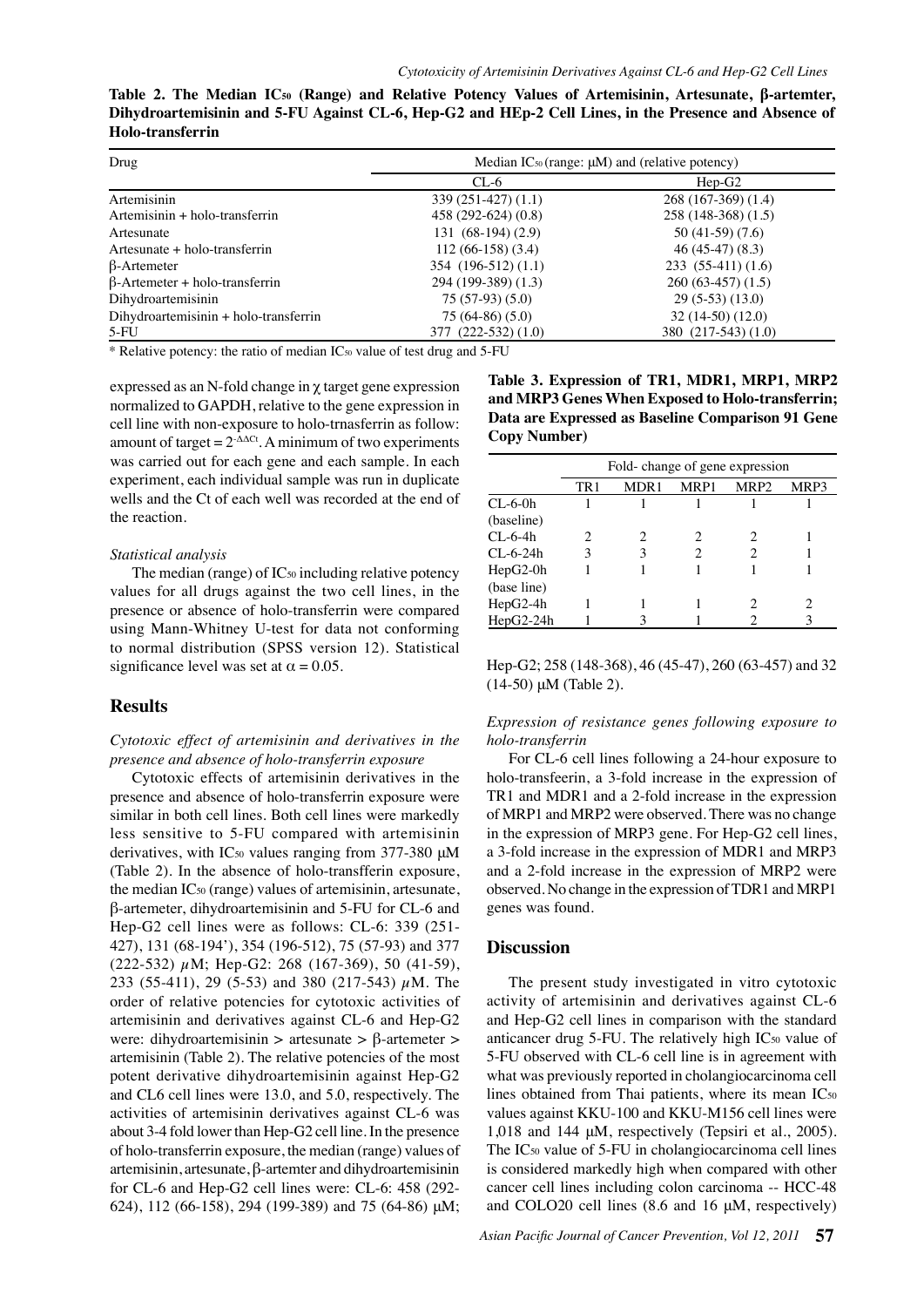#### *Wanna Chaijaroenkul et al*

(Nishiyama et al., 1999) and cervical squamous carcinoma -- SiHa and HeLa cell lines (11.4 and 2.8 μM, respectively) (Iida et al., 2001; Laochariyakul et al., 2003). The IC50 values of artemisinin against CL-6 and Hep-G2 observed in the present study were similar  $(>50 \mu M)$  (Michaelis et al., 2010).

Cytotoxic activity of artemisinin and derivatives against CL-6 was noticeably varied (median IC<sub>50</sub> values  $75-339 \mu M$ ), with dihydroartemisinin being the most potent compound. Similarly to 5-FU, the IC50 values of artemisinin and derivatives were also remarkably high in this type of cancer cell when compared with those previously reported in human small-cell lung carcinoma -- H69 and H69VP cell lines (IC<sub>50</sub> of artemisinin: 24 and 2.3 nM, respectively) (Sadava et al., 2002), leukemia cell line – CCRF-CEM: (IC50 of artemisinin and artesunate: 1.1 and 11.5 μM, respectively), astrocytes -- U373 cell line (IC<sub>50</sub> of artemisinin and artesunate:  $3.5$  and  $3.3 \mu$ M, respectively) (Efferth et al., 2004), prostate carcinoma -- DU 145 cell line (IC<sub>50</sub> of dihydroartemisinin: 9.0 μM), Hep-G2 (IC<sub>50</sub> of dihydroartemisinin: 29-258 μM) (Nakase Lai, 2008), and 16-neuroblastoma cell lines (IC50 of dihydroartemisinin and artesunate: 2.1-12.0 and 1.4-30.0 μM, respectively) (Michaelis et al., 2010). All these data may suggest that cholangiocarcinoma is more (innate) resistant to chemotherapeutic agents than other cancers. In addition, results also showed varying activity of artemisinin derivatives against these cell lines. Further study for clarification of the difference in potencies of artemisinin derivatives against these types of cancer particularly cholangiocarcinoma is required. One possible explanation could be difference in their physicochemical properties (Ploypradith, 2004; Golenser et al., 2006). Artesunate is soluble in water (Barradell and Fitton, 1995), while ß-artemether is soluble in oil (Brossi et al., 1988). The solubility of artemisinin is low in both water or oil (Hofheinz et al., 1994). Dihydroartemisinin exhibited the most potent cytotoxic activity against all cell lines and therefore, should be considered as the candidate derivative for chemotherapy of these cancers particularly cholangiocarcinoma. Nevertheless, considering its IC<sub>50</sub> value in cancer cells of approximately 40,000 fold of that in K1 *Plasmodium falciparum* clone (IC<sub>50</sub> = 1.7 nM), this raises concern over the toxicity of artemisinin derivatives in clinical use. Neurotoxicity of high doses artemisinin derivatives given by intramuscular injection have been reported in dogs (arteether at the dose of 20 mg/day for 8 days), and rats (artemether at the dose of 12.5 to 50 mg/kg/day for 28 days) (Brewer et al., 1994). On the other hand, oral and subcutaneous administration of the new artemisinin derivative RO42-1611 (arteflene) at 400 mg/kg/day for 4 weeks was well tolerated and did not induce any mutagenic effect in rat (Hofheinz et al., 1994). To obtain optimal dosage regimens, pharmacokinetic (concentrations of drug in plasma and cancer cells)/pharmacodynamic (cytotoxic activity and patient's tolerability) relationship of artemisinin derivatives in cancer chemotherapy needs to be investigated. Therapeutic dose of artemisinin derivatives for the treatment of cholangiocarcinoma is expected to be much higher than that used for treatment of malaria. In patients with acute uncomplicated *P.falciparum* malaria, artemisinin derivatives are well tolerated when used as monotherapeutic agents in the dose range of 2-6 mg/kg body weight given once every day for 5-7 days (Gordi and Lepist, 2004).

It is noteworthy that pretreatment of CL-6 and Hep-G2 cell lines with holo-transferrin did not alter the cytotoxicity of artemisinin and its derivatives. The possible explanation is the up-regulation of multidrug resistance genes in cancer cells after exposure to holo-transferrin. The expression of TR1 in CL-6 after exposure to holo-transferrin was increased; yet, other resistance genes were also concurrently increased. These may explain the lack of effect of holo-transferrin on the activity of artemisinin derivatives in CL-6 cell line. It is noted however for the unchanged in expression of TR1, but other genes in Hep-G2 cell line.

# **Acknowledgments**

The study was supported by the Thailand Office of Higher Education Commission, Ministry of Education (NRU and RG projects) and Thammasat University. We thank Associate Professor Dr. Adisak Wongkajornsilp, Department of Pharmacology, Faculty of Medicine (Siriraj Hospital), Mahidol University for his kind provision of CL-6 cell line.

# **References**

- Barradell LB, Fitton A (1995). Artesunate. A review of its pharmacology and therapeutic efficacy in the treatment of malaria. *Drugs*, **50**, 714-41.
- Brewer TG, Grate SJ, Peggins JO, et al (1994). Fatal neurotoxicity of arteether and artemether. *Am J Trop Med Hyg*, **51**, 251-9.
- Brossi A, Venugopalan B, Dominguez Gerpe L, et al (1988). Arteether, a new antimalarial drug: synthesis and antimalarial properties. *J Med Chem*, **31**, 645-50.
- Chadwick J, Mercer AE, Park BK, et al (2009). Synthesis and biological evaluation of extraordinarily potent C-10 carba artemisinin dimers against P. falciparum malaria parasites and HL-60 cancer cells. *Bioorg Med Chem*, **17**, 1325-38.
- Chen HH, Zhou HJ, Wang WQ, et al (2004). Antimalarial dihydroartemisinin also inhibits angiogenesis. *Cancer Chemother Pharmacol*, **53**, 423-32.
- Chen H, Sun B, Pan S, et al (2009a). Dihydroartemisinin inhibits growth of pancreatic cancer cells in vitro and in vivo. *Anti-Cancer Drugs*, **20**, 131-40.
- Chen T, Li M, Zhang R, et al (2009b). Dihydroartemisinin induces apoptosis and sensitizes human ovarian cancer cells to carboplatin therapy. *J Cell Mol Med*, **13**, 1358-70.
- Dhingra V, Vishweshwar Rao K, Lakshmi Narasu M (2000). Current status of artemisinin and its derivatives as antimalarial drugs. *Life Sci*, **66**, 279-300.
- Efferth T, Benakis A, Romero MR, et al (2004). Enhancement of cytotoxicity of artemisinins toward cancer cells by ferrous iron. *Free Radic Biol Med*, **37**, 998-1009.
- Futaki S, Niwa M, Nakase I, et al (2004). Arginine carrier peptide bearing Ni(II) chelator to promote cellular uptake of histidine-tagged proteins. *Bioconjug Chem*, **15**, 475-81.
- Golenser J, Waknine JH, Krugliak M, et al (2006). Current perspectives on the mechanism of action of artemisinins. *Int J Parasitol*, **36**, 1427-41.